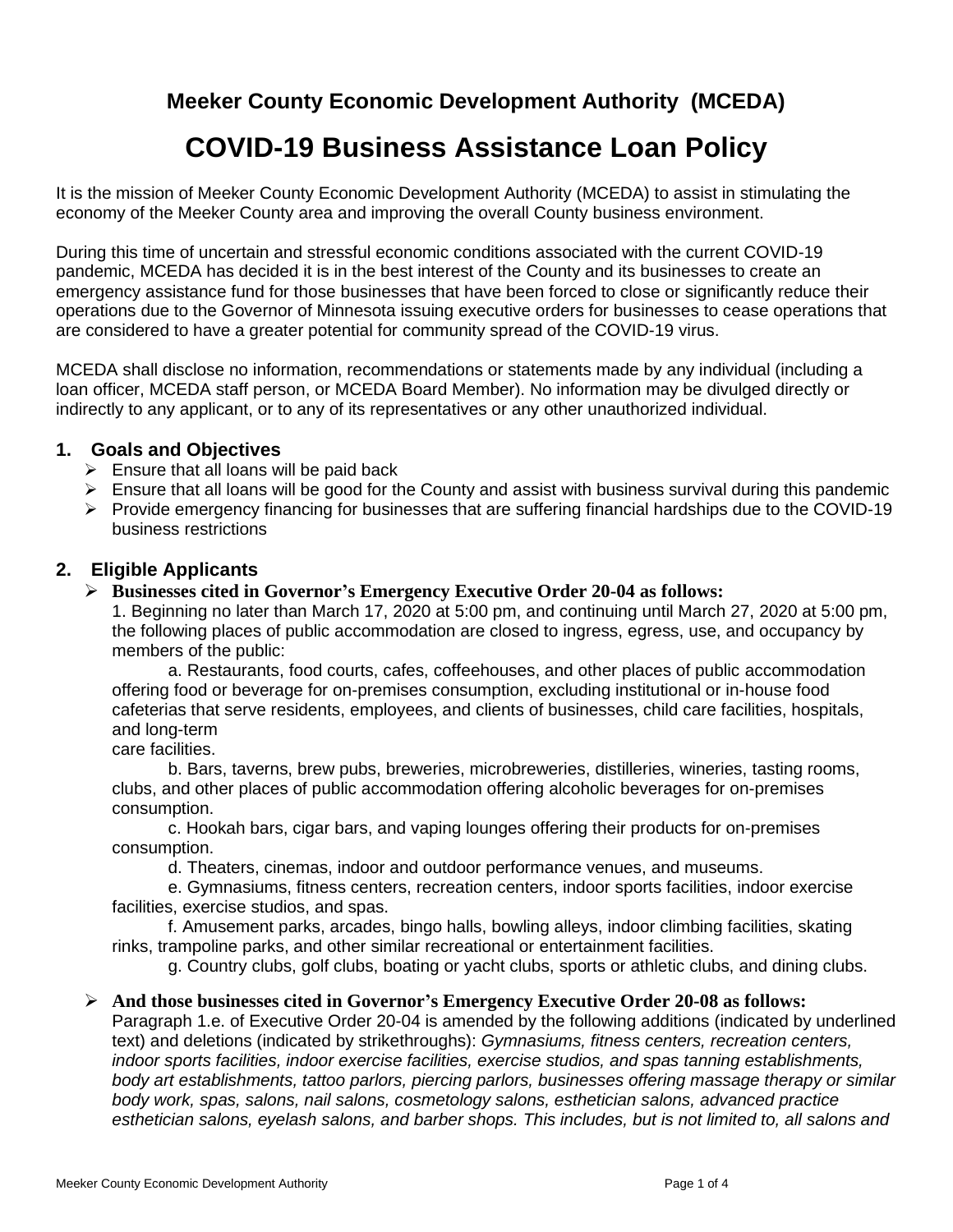*shops licensed by the Minnesota Board of Cosmetologist Examiners and the Minnesota Board of Barber Examiners.*

All other provisions of Executive Order 20-04 remain in effect.

- $\triangleright$  All applicants must have a physical, commercial approved location, whether leased or owned, that is located within Meeker County.
- $\triangleright$  All applicants must be current with Meeker County property taxes

**Applicants are encouraged to review Governor's Emergency Orders 20-04 and 20-08 for further definition and clarification of businesses that are or are not eligible for this COVID-19 Business Assistance Loan. MCEDA retains final authority to determine if a business is eligible or not.**

### **3. Eligible Loan Activities**

- $\triangleright$  Operating Capital to assist the business with sustaining itself until longer-term assistance programs area available.
- ➢ Other activities having sufficient merit as determined by the MCEDA Board on a case-by-case basis.

### **4. Other Considerations**

- $\triangleright$  Compliance with all government regulations.
- $\triangleright$  COVID-19 Business Assistance Loan funds will be available for as long as MCEDA determines prudent, and MCEDA reserves the right to limit the amount of funds available for this program at any time.

### **5. Conflict of Interest**

- $\triangleright$  Any Board member that may indirectly or directly gain financially from loan transactions shall immediately inform the Board of any potential conflict of interest.
- $\triangleright$  If a potential conflict of interest exists, all necessary steps will be taken to ensure that the loan application is processed in full accordance with MCEDA Board policies, and local and State regulations.

### **6. Loan Conditions**

- ➢ Maximum loan amount is \$5,000
- ➢ Interest rate will be zero percent
- $\triangleright$  Any fees incurred will be due from borrower at the time of closing
- $\triangleright$  Loans will be for a maximum length of 24 months
- $\triangleright$  Loan repayments may be deferred for up to 6 months
- ➢ Repayment terms for loans will be determined on an individual basis, so long as the total principal balance is repaid within 24 months of the date of the first draw of loan funds by the borrower
- ➢ Upon default of loan, or the permanent closure or sale of the business, the loan immediately becomes due and payable in full
- ➢ Loans are not transferable unless the transfer is approved in writing by the MCEDA Board
- ➢ Loan payment method will be automatic withdrawal ("ACH")

### **7. Application Requirements**

➢ Completed "COVID-19 Business Assistance Loan" application

### **8. Collateral**

- $\triangleright$  Loans will be secured with a blanket business UCC lien in the amount of the loan and to the benefit of MCEDA
- ➢ Personal and/or corporate guarantees will be required for all that own 20% or more of the applicant business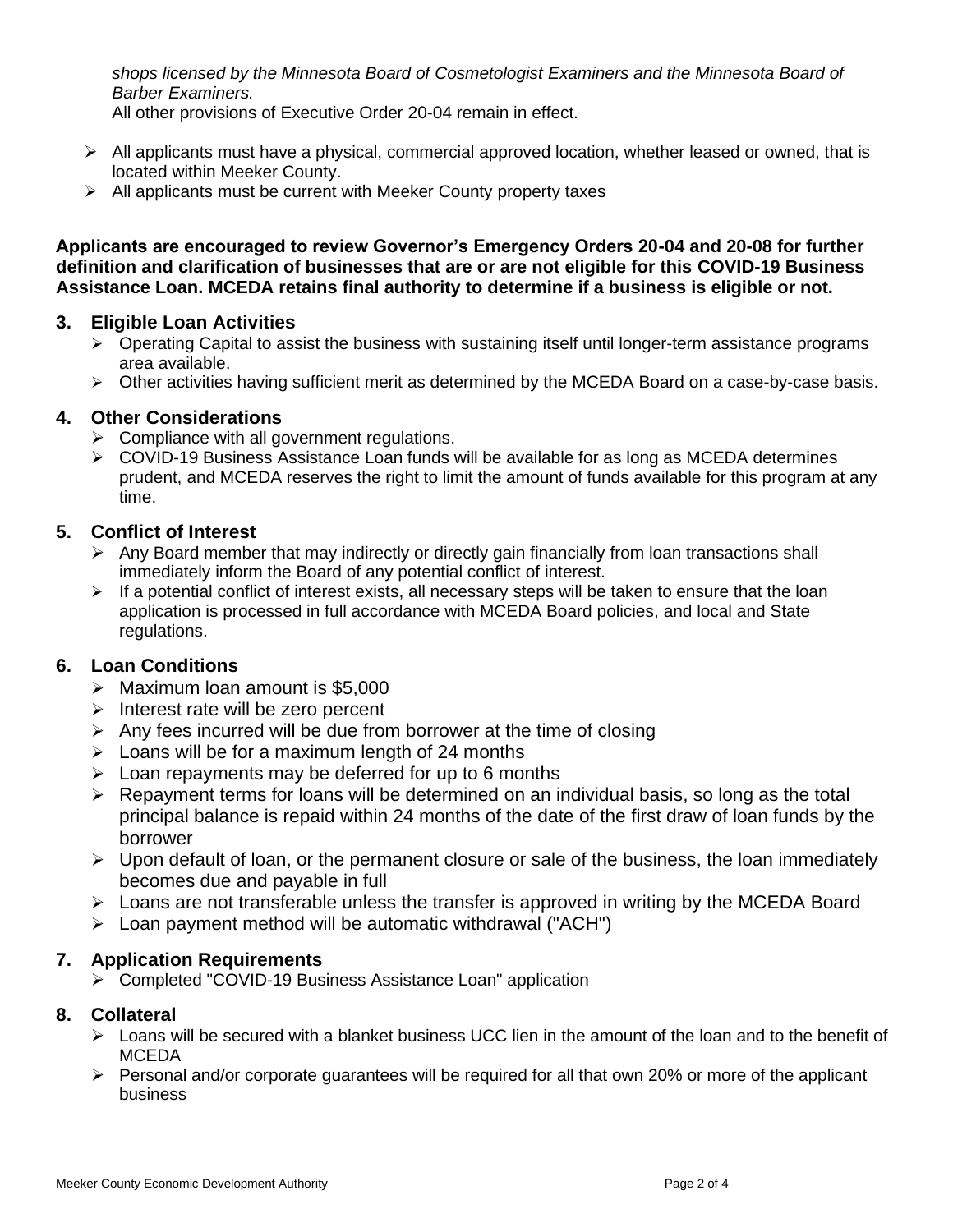### **Meeker County Economic Development Authority (MCEDA)**

## **COVID-19 Business Assistance Loan Application**

## **Applicant Information**

|  |  | DBA - Legal Name of the Business: |  |
|--|--|-----------------------------------|--|
|--|--|-----------------------------------|--|

| ⊔<br><b>Sole Proprietorship</b>              | Partnership |               | ┚<br>Corporation    | $\Box$ LLC                 |
|----------------------------------------------|-------------|---------------|---------------------|----------------------------|
| <b>Length of Time</b><br>in Business         | Years       | <b>Months</b> | Fed<br>Tax Id#      | <b>MN State</b><br>License |
| <b>Mailing Address</b>                       |             |               | City                | <b>ZIP</b>                 |
| <b>Location Address</b>                      |             |               | City                | <b>ZIP</b>                 |
| <b>Business Phone</b>                        |             |               | <b>Business FAX</b> |                            |
| <b>E-Mail Address</b>                        |             |               | <b>Web Address</b>  |                            |
| <b>Contact Name</b>                          |             |               | <b>Title</b>        |                            |
| <b>Amount of Funding</b><br><b>Requested</b> | S           |               |                     |                            |

#### **Principal #1**

| <b>Name</b>                         | <b>DOB</b> | SS#        |
|-------------------------------------|------------|------------|
| <b>Address</b>                      | City       | <b>ZIP</b> |
| <b>Percentage of Ownership</b><br>% |            |            |

#### **Principal #2**

| <b>Name</b>                         | <b>DOB</b> | SS#        |
|-------------------------------------|------------|------------|
| <b>Address</b>                      | City       | <b>ZIP</b> |
| <b>Percentage of Ownership</b><br>% |            |            |

#### **Primary Lender**

| <b>Name</b>    | <b>Phone</b> | Ref# |
|----------------|--------------|------|
| <b>Address</b> | <b>FAX</b>   |      |
| <b>Contact</b> | <b>Title</b> |      |

**Applicant certifies that all information provided, including legal status, is true, current, and complete.**

**Applicant authorizes MCEDA to utilize credit bureau/reporting agencies for verifying the accuracy of any information provided.**

**Applicant authorizes the primary lending institution to provide MCEDA with a recent credit report if one has been prepared.**

**By signing below, I/We represent that the information presented on this application is complete and accurate and that all loan proceeds will be used for business working capital related purposes.**

| Principal #1 | <b>Principal #2</b> |
|--------------|---------------------|
| Date         | <b>Date</b>         |